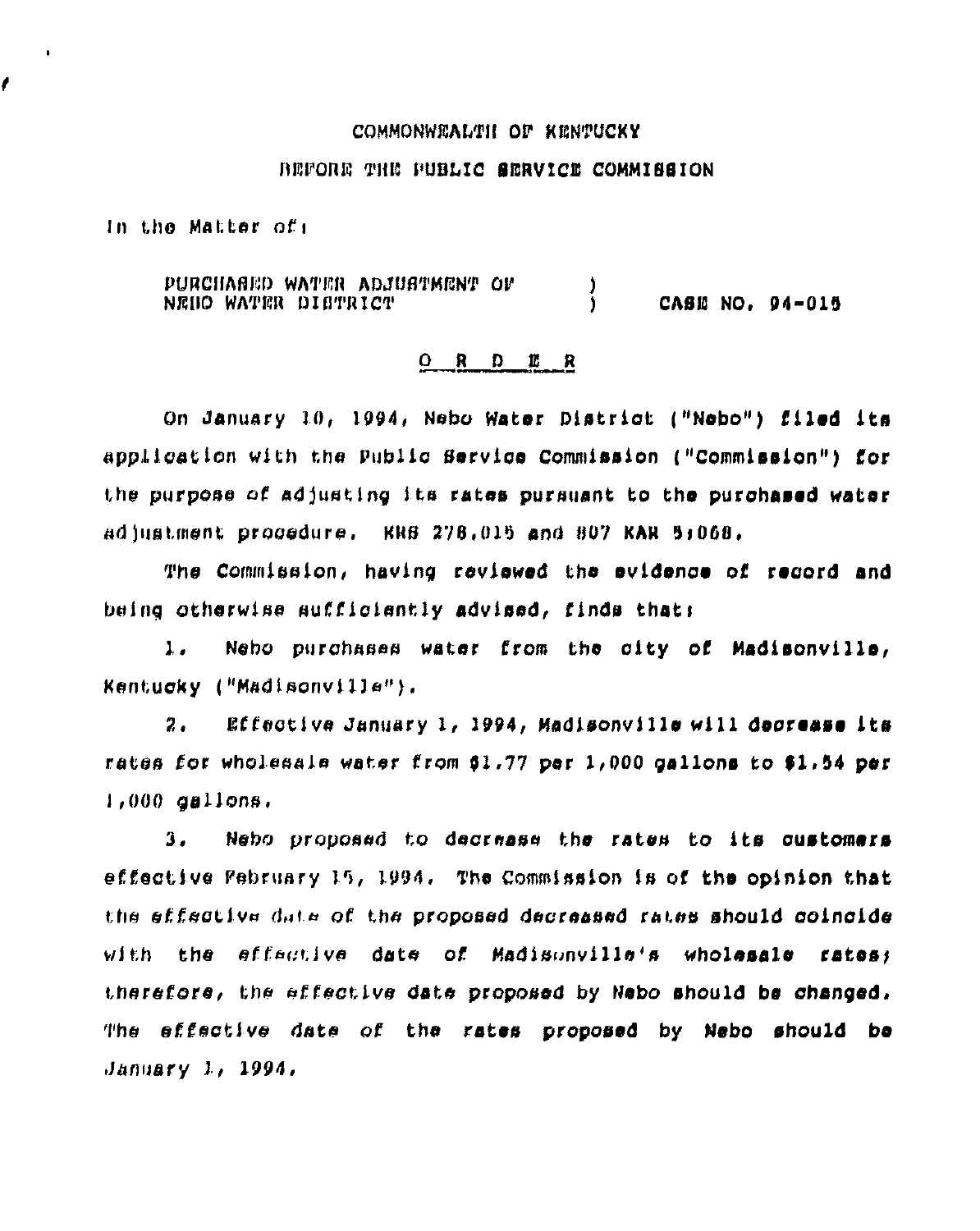4. During the 12 months ending December 31, 1993, Nebo purchased 88,994,000 gallons of water and sold 77,216,000 gallons.

Nebo's calculations are correct and show a decrease in 5. purchased water cost of \$20,468.62, resulting in a purchased water adjustment decrease of \$.27 per 1,000 gallons. Based on an average monthly usage of 5,000 gallons, monthly bills to Nebo customers will degrease from \$25.75 to \$24,40, a degrease of 5.2 percent.

б. The purchased water adjustment decrease of \$.27 per 1,000 gallons and the rates in Appendix A, attached hereto and incorporated herein, are fair, just, and reasonable and should be approved.

IT IS THEREFORE ORDERED that:

 $\hat{\mathbf{r}}$ 

 $\lambda$ 

 $\mathbf{L}$ . The effective date of February 15, 1994 for the proposed decrease in rates by Nebo is hereby denied.

 $2.$ The rates proposed by Nebo are incorrect insofar as the wrong factor was used in calculating the minimum charge for 5/8 inch x 3/4 inch connection; therefore, the proposed rates are hereby denied.

 $3.$ The purchased water adjustment of \$.27 per 1.000 gallona and the rates in Appendix A are approved for services rendered on and after January 1, 1994.

4. Within 30 days of the date of this Order, Nebo shall file revised tariff sheets setting out the rates approved herein.

5. Within 30 days of the date of this Order, Nebo shall file verification that the notice to its customers has been given.

 $-2-$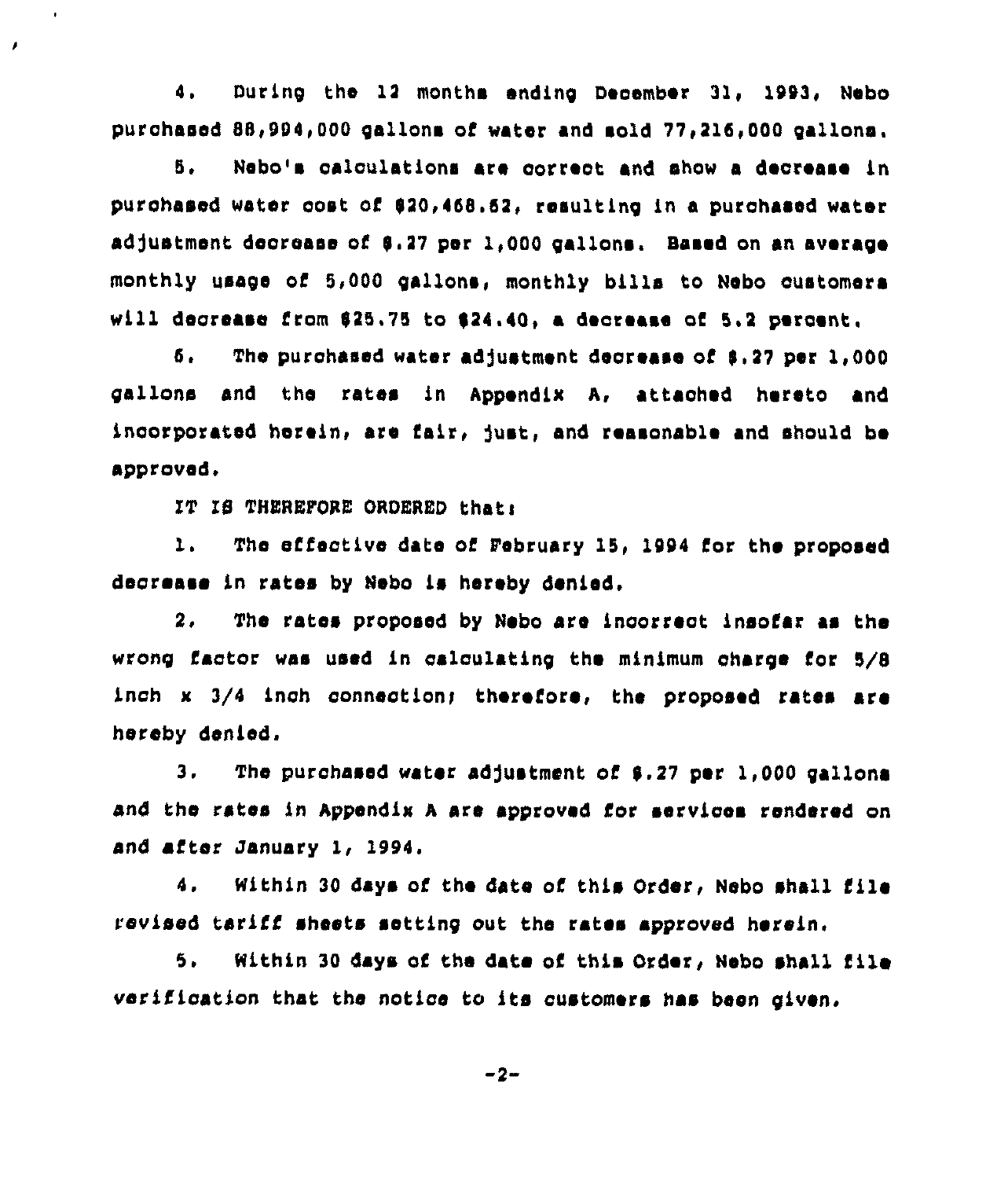PUBLIC SERVICE CONNISSION

ulv Chairman

Butlett Comm oner

ATTEST:

 $\ddot{\phantom{a}}$ 

 $\hat{\mathbf{r}}$ 

Executive Director